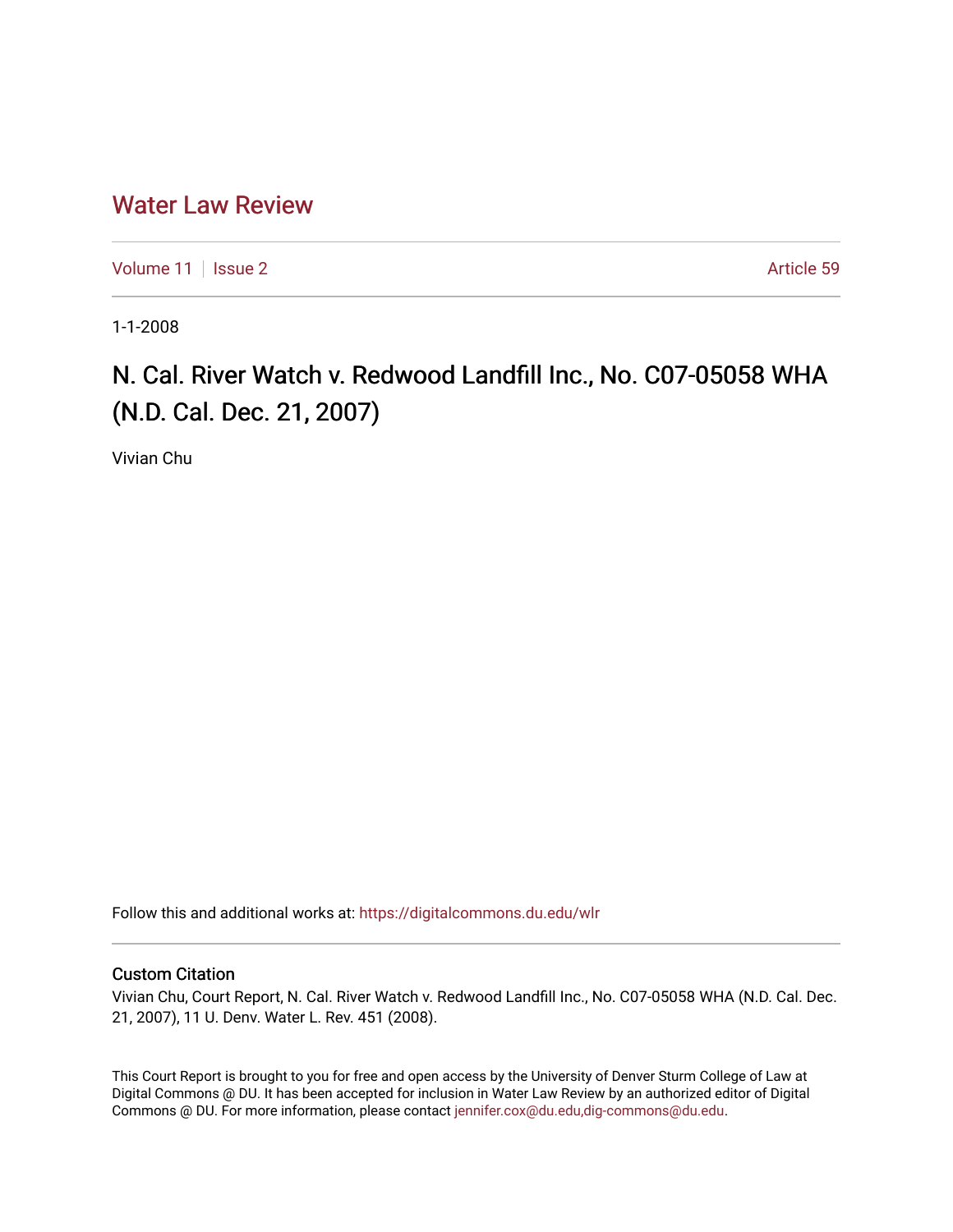Issue 2

tion to allocating groundwater, accounting for the transfer of rights, and anticipating well failures, the Settlement Agreement outlined various obligations for managing and preserving the health of the aquifer. As a result, the Settlement Agreement bound all parties to the litigation, prohibited new unauthorized wells, mandated registering and metering of each well, required annual reporting of well monitoring, disallowed overuse, and compelled safe operation. Lastly, the Settlement Agreement established a framework for dispute resolution by a court appointed water master.

Approximately one percent of the property owners objected to the Settlement Agreement on a number of grounds. The court considered two types of objections: disputes over the factual premises underlying the hydrogeologic analysis fundamental to the allotments in the Settlement Agreement and objections that the Settlement Agreement's daily household water allotment was too low. The evidence persuaded the court that the moving parties based their allocations of groundwater on reasonable expectations concerning probable trial court findings. Additionally, the court found the record left any claim of insufficient water allocation unproven and amounted solely to conjecture. The court determined that those objecting to the Settlement Agreement failed to establish either a water right superior or even equivalent to that of the Lummi Nation, or a water right that the Settlement Agreement materially injured.

Finally, as the Settlement Agreement significantly departed from the federal and state law systems for determining the allocations of water rights, the moving parties appealed to the court to vacate its prior orders relating to the relevant federal and state law. Under the Settlement Agreement, the United States and the Lummi Nation agreed not to assert seniority, assumed the risks connected with potential water shortages, and allocated water based on the aquifer's actual safe yield rather than the "practicably irrigable acreage combined with a domestic use allocation." Consequently, the previous orders stood at odds with the Settlement Agreement, and the court vacated the previous orders accordingly.

In conclusion, the Court established that the Settlement Agreement proposed by the moving parties satisfied the standard for judicial approval and offered a comprehensive and workable solution for all water users in the Case Area.

*Kathleen Brady*

**N.** Cal. River Watch v. Redwood **Landfill Inc., No. C07-05058 WHA (N.D.** Cal. Dec. 21, **2007)** (holding that the court maintained subject matter jurisdiction because the notice alleging environmental violations was sufficiently specific, thereby satisfying the mandatory notice requirements of the Clean Water Act).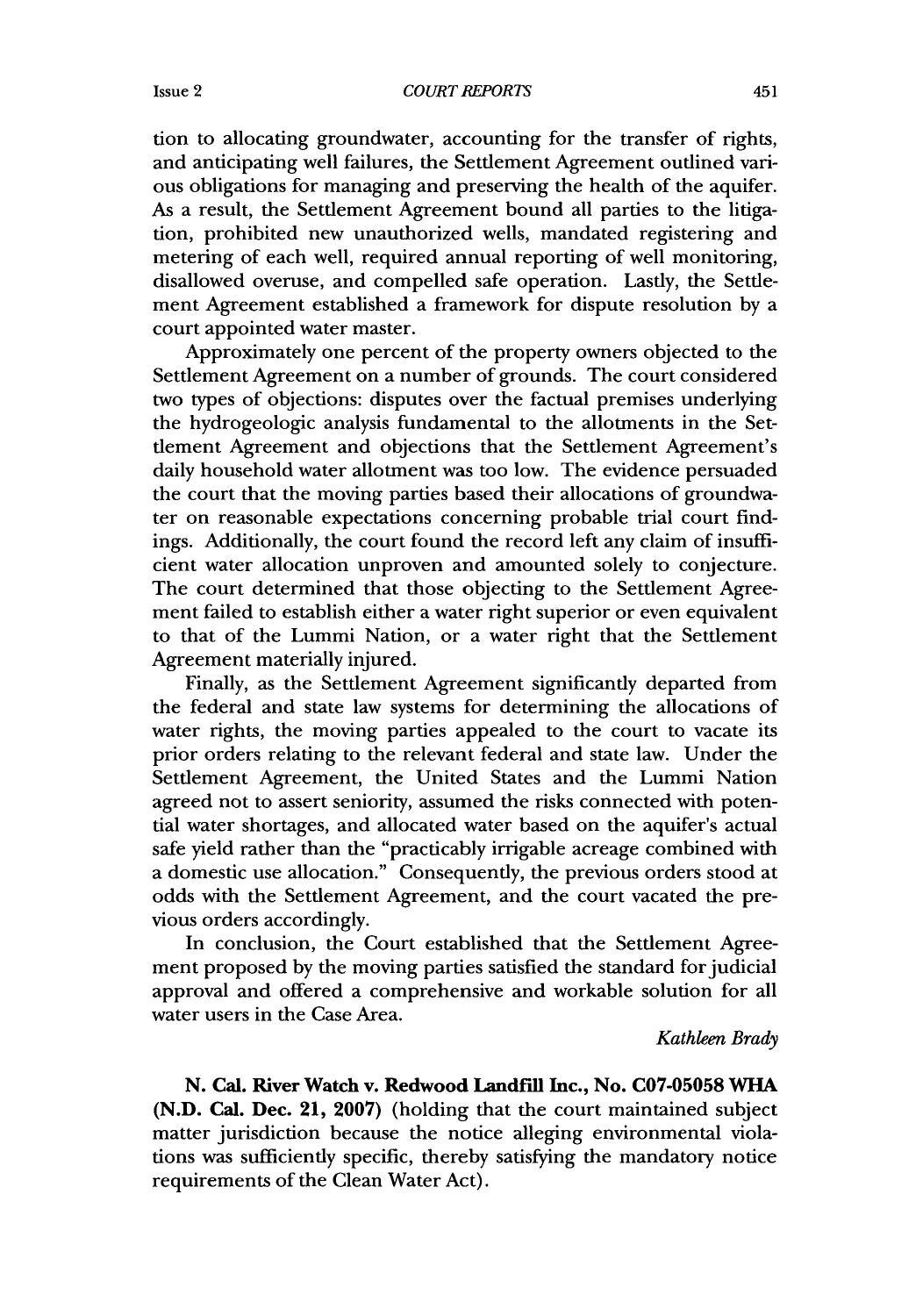Redwood Landfill Inc. ("Redwood") moved to dismiss the complaint of Northern California River Watch ("River Watch") on the ground that the Federal District Court for the Northern District of California did not have subject-matter jurisdiction due to River Watch's failure to comply with the mandatory notice requirements of the Clean Water Act ("CWA"). Redwood owns and operates waste and composting facilities located on a six hundred acre lot in California that is surrounded by various bodies of water. On February 6, 2007, River Watch sent Redwood a notice of intent to file suit under the CWA. River Watch's notice alleged that Redwood (1) violated the terms of the General Industrial Storm Water Permit ("GISWP") and (2) discharged pollutants in the absence of a National Pollution Discharge Elimination System ("NPDES") permit.

Under the Environmental Protection Agency's ("EPA") regulations, notice regarding an alleged violation must include sufficient information to permit the recipient to identify the specific standard, limitation, or order alleged to have been violated; the activity alleged to constitute a violation; the location of the alleged violation; the date or dates of such violation; and the full name, address and telephone number of the person giving notice. Court's must dismiss a case for lack of subject-matter jurisdiction if a plaintiff fails to comply with these provisions. However, the Ninth Circuit Court of Appeals previously held that the regulation does not require that plaintiffs "list every specific aspect or detail of every alleged violation." Thus, the CWA's notice provisions require no more than "reasonable specificity." Redwood claimed that River Watch's notice failed to provide them with sufficient information to identify (1) the activity alleged to constitute the violation, (2) the location of the alleged violations, and (3) the date(s) of the violations.

The court determined that River Watch's notice sufficiently described and specified the two charges it leveled against Redwood. Regarding the first charge that Redwood violated the GISWP by allowing various discharges from its facilities to exceed EPA benchmarks, not fully developing or implementing a Storm Water Pollution Plan, and failing to utilize "best management practices," the court found that River Watch's description of the alleged violation and the standard applied was sufficiently specific, given River Watch's limited access to information. With regard to the second charge, River Watch's complaint specifically went into detail about the adequacy of Redwood's leachate collection and removal system and it cited specific groundwater reports that identified pollutants in the water that exceeded waterquality standards. Thus, the court also found that the notice contained enough information to identify the alleged activity that Redwood was in violation of the prohibition against discharging pollutants from a point source without a NPDES permit.